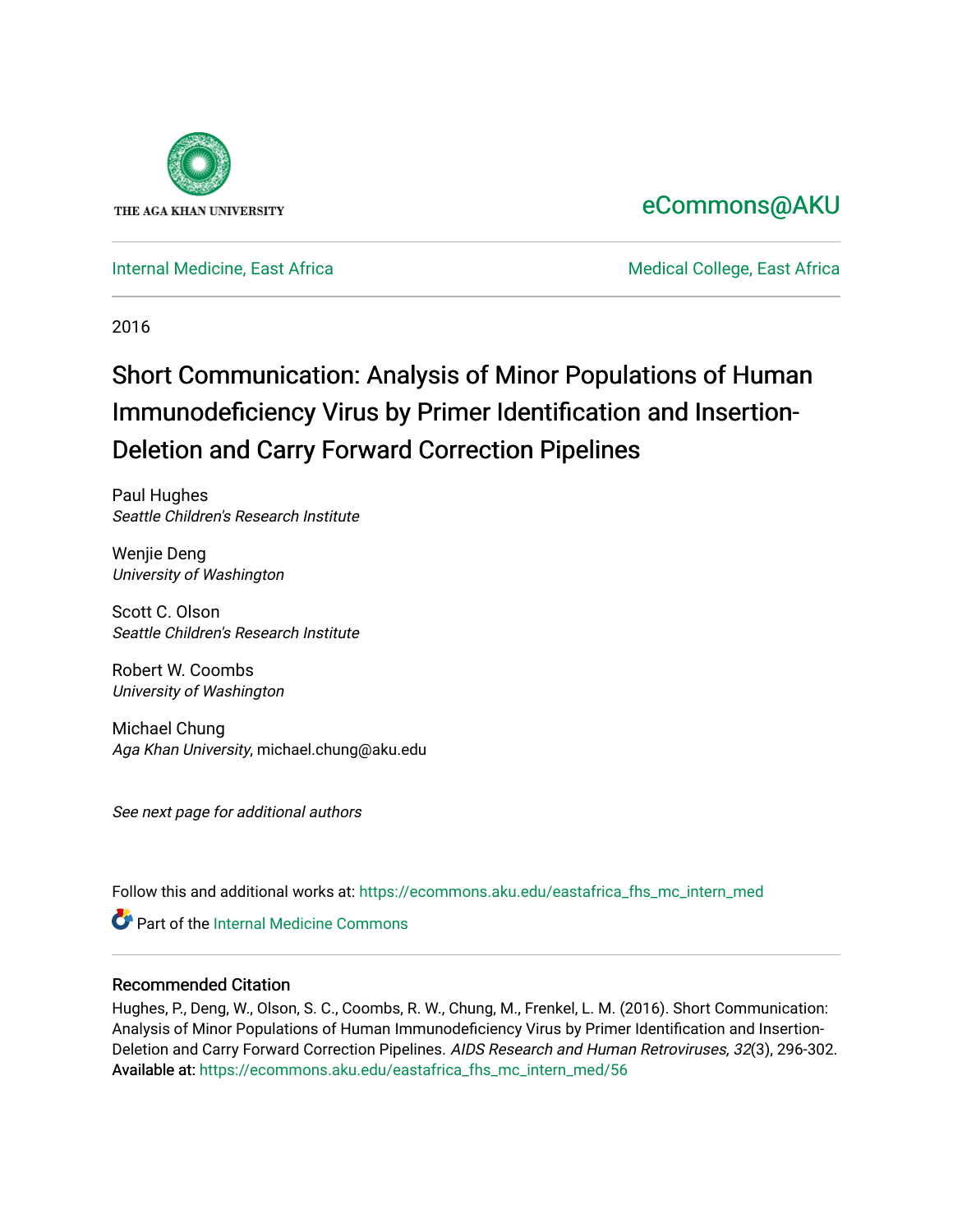### Authors

Paul Hughes, Wenjie Deng, Scott C. Olson, Robert W. Coombs, Michael Chung, and Lisa M. Frenkel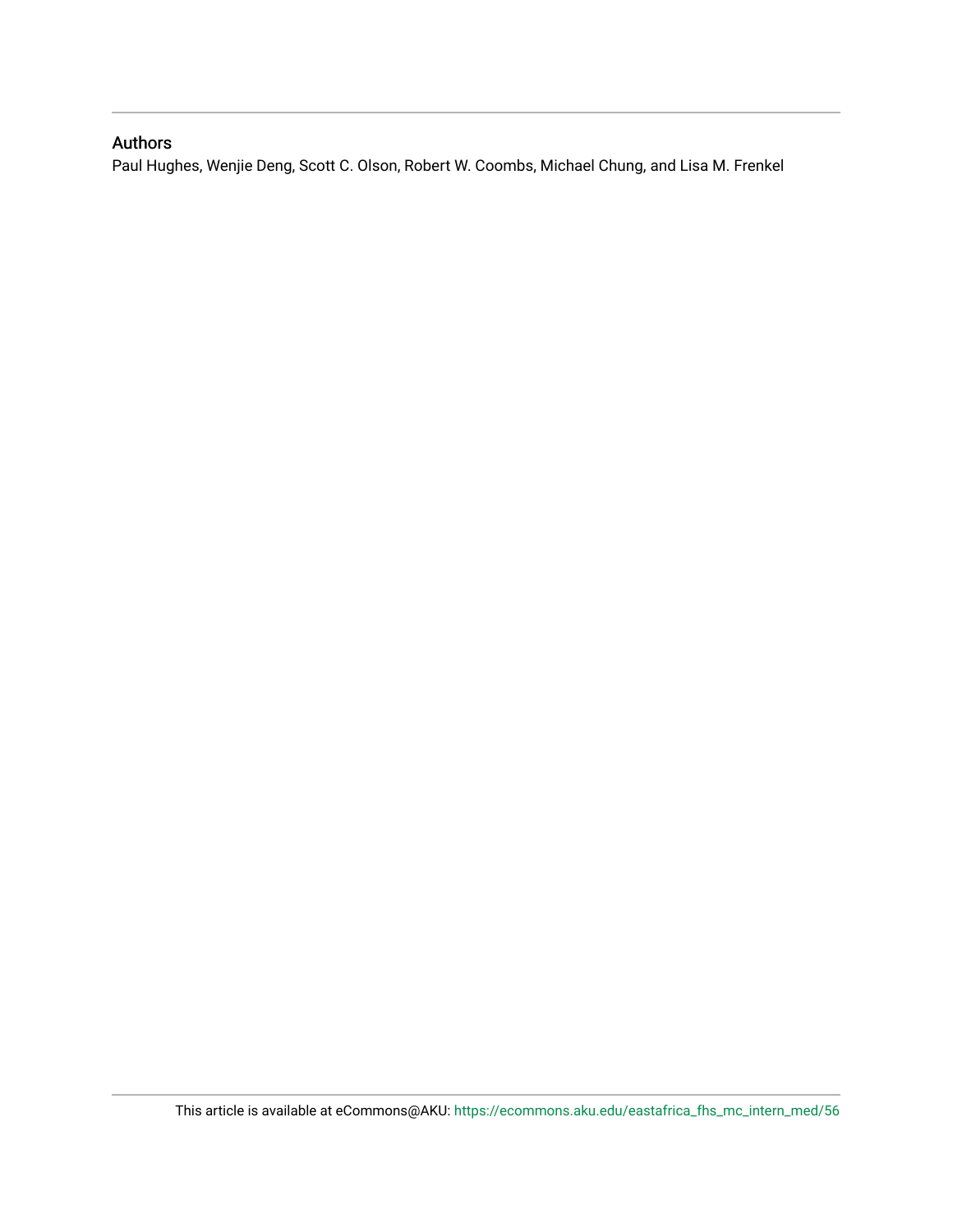## Short Communication: Analysis of Minor Populations of Human Immunodeficiency Virus by Primer Identification and Insertion-Deletion and Carry Forward Correction Pipelines

Paul Hughes,<sup>1</sup> Wenjie Deng,<sup>2</sup> Scott C. Olson,<sup>1,3</sup> Robert W. Coombs,<sup>4,5</sup> Michael H. Chung,  $4.5$  and Lisa M. Frenkel<sup>1,3,4,6</sup>

### Abstract

Accurate analysis of minor populations of drug-resistant HIV requires analysis of a sufficient number of viral templates. We assessed the effect of experimental conditions on the analysis of HIV *pol* 454 pyrosequences generated from plasma using (1) the ''Insertion-deletion (indel) and Carry Forward Correction'' (ICC) pipeline, which clusters sequence reads using a nonsubstitution approach and can correct for indels and carry forward errors, and (2) the ''Primer Identification (ID)'' method, which facilitates construction of a consensus sequence to correct for sequencing errors and allelic skewing. The Primer ID and ICC methods produced similar estimates of viral diversity, but differed in the number of sequence variants generated. Sequence preparation for ICC was comparably simple, but was limited by an inability to assess the number of templates analyzed and allelic skewing. The more costly Primer ID method corrected for allelic skewing and provided the number of viral templates analyzed, which revealed that amplifiable HIV templates varied across specimens and did not correlate with clinical viral load. This latter observation highlights the value of the Primer ID method, which by determining the number of templates amplified, enables more accurate assessment of minority species in the virus population, which may be relevant to prescribing effective antiretroviral therapy.

**HUMAN IMMUNODEFICIENCY VIRUS TYPE-1 (HIV) mu-**<br>tates due to the inability of its reverse transcriptase enzyme to proofread.<sup>1–3</sup> The *in vivo* mutation rate is estimated at  $3.4 \times 10^{-5}$  mutations per nucleotide per replication cycle. Thus, given a genome length of  $\sim 10^4$  base pairs (bp), and production of  $10^{10}$  new virions each day, the HIV population within an infected individual diversifies rapidly.<sup>1</sup>

Drug-resistant variants increase in prevalence under selective drug pressure, but often regress when antiretrovirals are suspended, due to a relatively poor replication capacity. Multiple investigators have sought to determine if low levels of drug-resistant variants in antiretroviral-naive individuals are clinically significant,  $5-9$  and whether their detection prior to antiretroviral treatment (ART) should alter the choice of antiretrovirals. $8-11$  For example, a study of antiretroviralnaive individuals using 454-pyrosequencing found that low levels of mutations conferring resistance to nonnucleoside reverse transcriptase inhibitors (NNRTIs) had a significantly greater risk of virologic failure with an NNRTI-based regimen compared to those without mutations.<sup>12</sup>

To confidently ascribe an attributable risk for virologic failure to minority variants detected by multiple parallel sequencing (MPS) technologies, an adequate number of viral templates must be sampled, with sufficient multiplicity of reads per template. MPS studies of HIV often utilize the clinical plasma viral load as a proxy for the number of templates assayed. However, clinical viral load tests target conserved regions of the HIV genome to minimize the effects of differential primer binding, amplify relatively short spans of the viral template to maximize amplification efficiency, and use internal controls to correct for inefficiencies in extraction and amplification.<sup>13</sup> MPS for drug resistance generally has not utilized similar measures to optimize viral amplification. Consequently, the clinical viral load may overrepresent the

<sup>&</sup>lt;sup>1</sup>Center for Global Infectious Disease Research, Seattle Children's Research Institute, Seattle, Washington.

<sup>2</sup> Department of Microbiology, University of Washington, Seattle, Washington. 3 Department of Pediatrics, University of Washington, Seattle, Washington.

<sup>&</sup>lt;sup>4</sup>Department of Laboratory Medicine, University of Washington, Seattle, Washington.

<sup>&</sup>lt;sup>5</sup>Department of Medicine, University of Washington, Seattle, Washington.

<sup>6</sup> Department of Global Health, University of Washington, Seattle, Washington.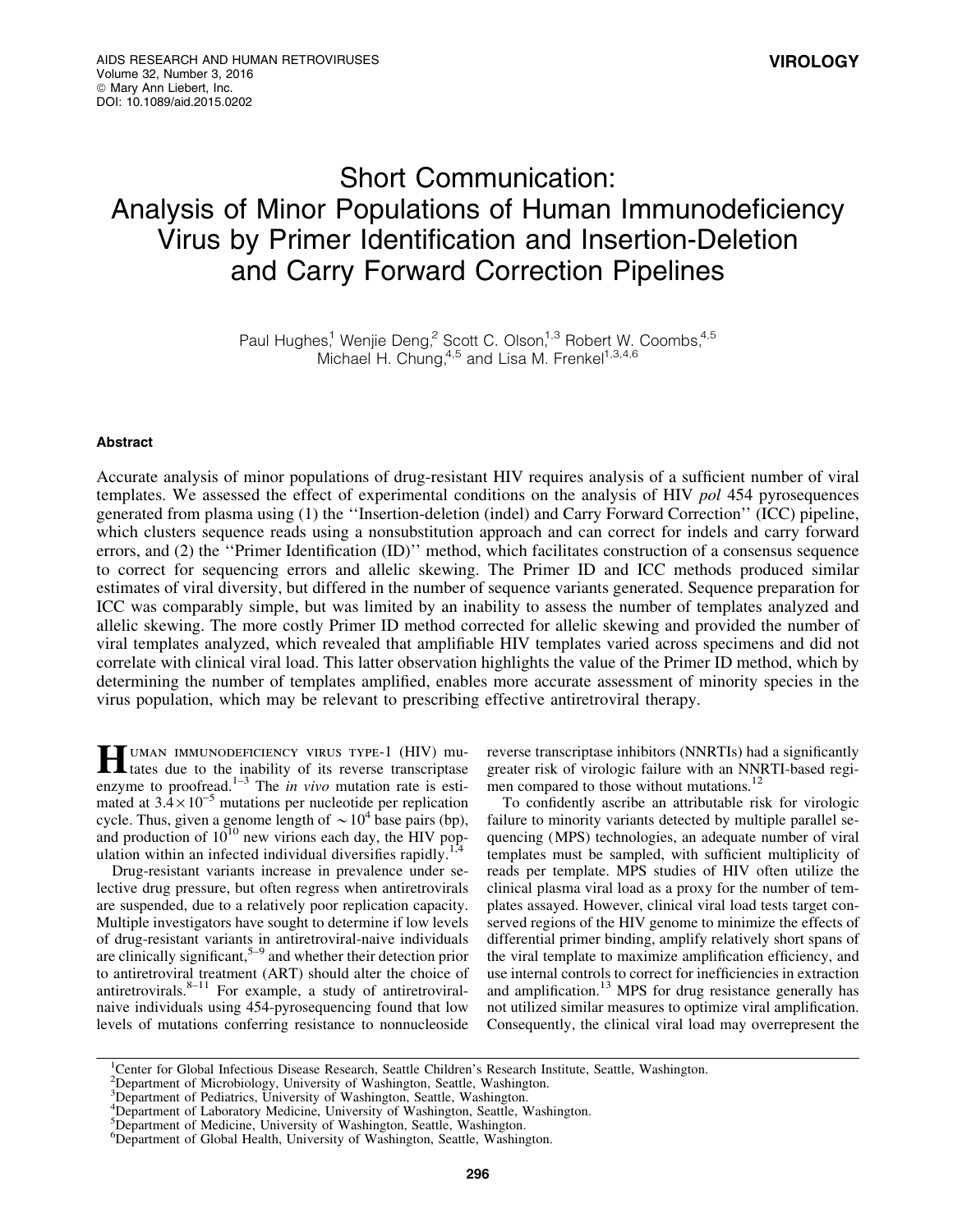number of amplifiable templates in ''second-generation deep sequencing technologies,'' including 454-pyrosequencing (Roche), and the sequences generated may be biased by primer sequences, length of amplicons, enzyme fidelity, and PCR conditions.<sup>13,14</sup>

Sequence analysis pipelines can also affect the results of MPS. The Insertion-deletion (indel) and Carry Forward Correction (ICC) pipeline clusters sequence reads using a nonsubstitution approach and corrects for indels and carry forward errors.<sup>15</sup> This pipeline, along with other conventional pipelines, assumes equal amplification of viral templates and therefore that proportions of final reads accurately reflect the diversity of an individual's virus population.

Alternatively, the Primer ID method $16$  addresses inaccuracies of estimating template input and corrects skewing of allelic frequencies and PCR and sequencing errors by constructing a consensus sequence for each template that allows for quantification of template input.<sup>16–19</sup> Each viral template is labeled with a unique, randomly generated, 8-bp identifier (i.e., the Primer ID) adjacent to the 5<sup>'</sup> end of the gene-specific portion of the primer used to reverse transcribe the viral RNA. The tagging of each template with a unique Primer ID is carried throughout PCR and sequencing, and is used to tabulate the number of viral templates amplified. Three or more Primer ID reads are used to generate a consensus sequence, which corrects PCR and sequencing errors.

In this study the Primer ID method was used to examine the effect of viral load and read depth on the amplified products from HIV *pol* templates. Additionally, the Primer ID method<sup>16</sup> was compared to ICC, to evaluate the correction of sequencing errors and differences in the genetic composition of the final sequence output.

Blood plasma from 12 antiretroviral-naive individuals infected with HIV subtype A from whom sufficient specimen volume was available and plasma HIV RNA was >10K copies/ml was randomly selected for this study and HIV RNA was quantified by a real-time polymerase chain reaction assay (Abbott RealTime HIV-1, Abbott Global). Use of remnant specimens for assay development was approved by the University of Washington's Institutional Review Board.

Nucleic acids extracted using silica<sup>20</sup> from 800  $\mu$ l of each plasma specimen were resuspended into a volume of  $50 \mu$ . Ten microliters of each RNA extract was reverse transcribed (Blueprint 1st Strand cDNA Synthesis Kit, Takara Bio, Inc.) and primers with ID tags (NNNNNNNN) were added as described<sup>16</sup> to reverse transcribe two regions of HIV *pol*: primer 2994R and primer 3267R (Table 1). The 3¢ end of both primers anneal to the RT region of HIV *pol* (HXB2 2965  $\leftarrow$  2994, HXB2 3243  $\leftarrow$  3267).<sup>16</sup> Adjacent to the 5<sup> $\prime$ </sup> end of the Primer ID was a region complementary to primer sequences of a subsequent heminested 2nd-round PCR.<sup>16</sup> After cDNA synthesis the solution was purified (High Pure PCR Template Preparation Kit, Roche) to remove excess primers that could potentially tag template in subsequent rounds of PCR.

The primer ID cDNA aliquots were amplified by nested PCR using primers in Table 1 to produce two amplicons of regions encoding HIV reverse transcriptase codons 34–138 (Amplicon 1) and 149–230 (Amplicon 2). Four identical first round reactions, each with  $5 \mu$ l cDNA, were performed for each sample to avoid inhibition of PCR by adding excess cDNA. Each reaction volume contained cDNA,  $0.4 \mu M$  of amplicon specific, forward and reverse primers, 2.5 units FastStart High Fidelity Enzyme (Roche),  $5 \mu$ l 10x FastStart High Fidelity master mix with  $MgCl<sub>2</sub>$  (Roche), 0.2 mM dNTPs, and  $dH_2O$  to equal 50  $\mu$ l. Five microliters of each first round amplicon was pooled and  $2 \mu$  of each pool was amplified in the second round reaction. Second round reagents were identical to that of first round, with  $3 \mu$  of dH<sub>2</sub>O to bring the reaction volume to 50  $\mu$ l. A unique 10-base multiplex identifier (MID) was added to each subject's amplicon during a second round PCR to allow sequencing of multiple subjects in one region of the pyrosequencing plate. The first round conditions were 95 $\degree$ C for 2 min, 35 cycles of 95 $\degree$ C for 30 s, 55 $\degree$ C for 30 s, and 72 $\degree$ C for 1 min, and a final extension at 72 $\degree$ C for 7 min. The second round conditions were 95 $\degree$ C for  $2 \text{ min}$ ,  $30 \text{ cycles of } 95^{\circ} \text{C}$  for  $30 \text{ s}$ ,  $60^{\circ} \text{C}$  for  $20 \text{ s}$ , and  $72^{\circ} \text{C}$  for 45 s, and one final extension at  $72^{\circ}$ C for 5 min.

The pKS q23-17 DNA plasmid was used as a control<sup>21</sup> for PCR and pyrosequencing errors. The plasmid was amplified with primers 2994R and 2571F in the first round and primers 2621F and ngs2R in the second round (Table 1) to create Amplicon 1, and primers 3267R and 2933F in the first round and primers 2965F and ngs2R in the second round to create Amplicon 2.

| Primer name                 | Amplicon 1                                                                    | Position in HXB2                             |  |
|-----------------------------|-------------------------------------------------------------------------------|----------------------------------------------|--|
| cDNA synthesis (2994R)      | 5'-GCCTTGCCAGCACGCTCAGGCCTTGCACGNNNNN<br>NNNTCACATTGTACTGATAYCTRAYWCCTGGTG-3' | $2965 \leftarrow 2994$                       |  |
| 1st round forward $(2571F)$ | $2571 \rightarrow 2598$                                                       |                                              |  |
| 1st round reverse $(ngs1R)$ | GCCTTGCCAGCACGCTCAGGC                                                         | Not gene specific                            |  |
| 2nd round forward $(2621F)$ | MID-GCCATTGACAGAAGARAAAATAAAAGC                                               | $2621 \rightarrow 2647$                      |  |
| 2nd round reverse (ngs2R)   | MID-CCAGCACGCTCAGGCCTTGCA                                                     | Not gene specific                            |  |
| Amplicon 2<br>Primer name   |                                                                               | Position in HXB2                             |  |
|                             |                                                                               |                                              |  |
| $cDNA$ synthesis $(3267R)$  | 5'-GCCTTGCCAGCACGCTCAGGCCTTGCACGNNN<br>NNNNNTCCAYTTGTCAGGATGGAGYTCATA -3'     | $3243 \leftarrow 3267$                       |  |
| 1st round forward (2932F)   | CTGCATTYACYATACCTAGTAYAAAC                                                    | $2932 \rightarrow 2957$                      |  |
| 1st round reverse $(ngs1R)$ | GCCTTGCCAGCACGCTCAGGC                                                         |                                              |  |
| 2nd round forward (2965F)   | MID-CACCAGGWRTYAGRTATCAGTACAATGT                                              | Not gene specific<br>$2965 \rightarrow 2992$ |  |

Table 1. Primers Used for Amplification of HIV-1 Subtype A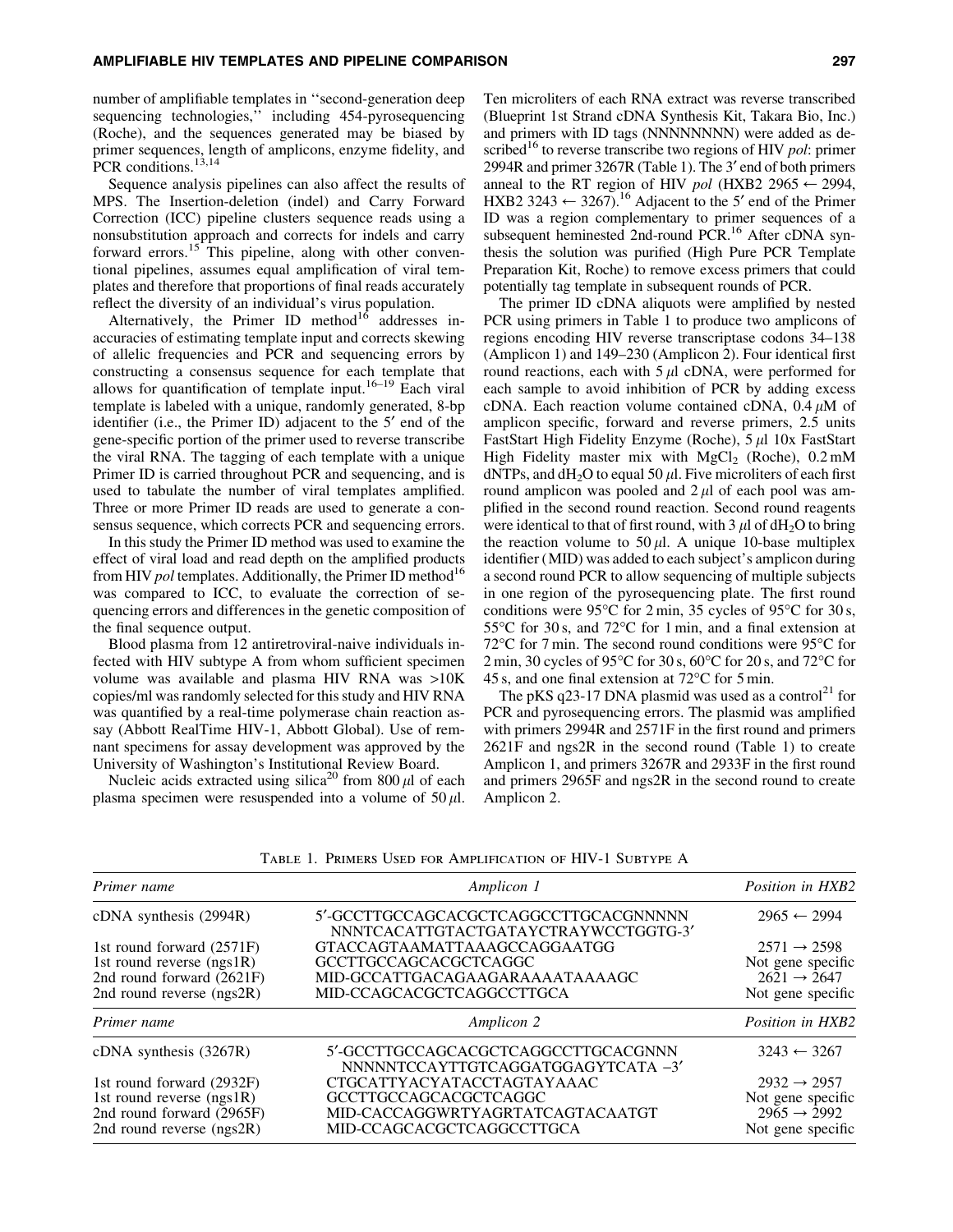After nested PCR, amplicons were purified (High Pure PCR Template Preparation Kit, Roche). The amplicons from each sample were quantified (Quant-iT PicoGreen dsDNA Assay Kit, Invitrogen) and diluted with water to  $10^9$  copies/ $\mu$ l. An equal volume of primer ID labeled Amplicon 1 and Amplicon 2 fragments from each sample was pooled and  $2 \mu$  of the pool was added to  $198 \mu l$  of nuclease free water to bring the concentration to  $10^7$  copies/ $\mu$ l for pyrosequencing. One subject's sample (Subject 6) was sequenced in two separate gaskets to assess reproducibility and the impact of doubling the number of reads on the final sequence output.

Primer  $ID^{16}$  and ICC<sup>15</sup> pipelines were used to analyze the pyrosequencing dataset and generate final sequence variants. The study comparisons included the following: (1) the number of unique IDs generated by the Primer ID method compared to copies input based on viral load; (2) the number of final sequence variants determined by the Primer ID method, performed by condensing monotypic consensus sequences from different primer IDs, vs. the ICC method<sup>15</sup>; (3) the HIV diversity of subjects' final HIV sequence population from each pipeline was compared using the DIVEIN web tool<sup>22</sup>; and (4) the effect of doubling the number of 454-pyrosequencing reads on the number of sequence variants by sequencing the same two amplicons generated from one subject in one vs. two gaskets of the 454-pyrosequencing plate.

A total of 99,696 sequence reads generated by 454 pyrosequencing for the 14 amplicons passed criteria for full length, PCR primer, primer ID, and MID; with two sequenced twice, reads ranged from 4,676 to 11,693 per amplicon. More truncated sequences were observed for Amplicon 1 (317 bp) compared to Amplicon 2 (250 bp) ( *p* = 0.028 Wilcoxon sign rank test), most likely due to the greater length of region amplified. While all full-length reads were analyzed using the ICC pipeline, only those with unique IDs  $\geq$ 3 reads were analyzed using the Primer ID method, which variably affected the number of reads by amplicon and specimen. The number of reads per each unique primer ID was not uniform, but progressively diminished, as shown for Subject 4 (Fig. 1). Across subjects and amplicons, 7% of reads were discarded due to incomplete length and  $61\%$  due to  $\lt3$  reads per Primer ID (Supplementary Table S1; Supplementary Data are available online at www.liebertpub.com/aid).

The input number of HIV templates and the template length/ region amplified affected the yield of 454-prosequencing reads using the Primer ID method. The yield of unique IDs (any number of reads) was substantially less than the estimated input based on clinical viral load across all samples (data not shown), as was the number of unique IDs  $\geq 3$  (Fig. 2A). Relatively few unique IDs  $\geq 3$  were observed when a low or a high input of viral templates, as estimated by clinical viral load, was assayed. The proportion of viral templates with Primer IDs  $\geq$ 3 sequences generated by a set number of 454-pyrosequencing reads diminished with increasing input of viral templates, based on the clinical viral load assay (Fig. 2B). Increasing the number of reads for a subject's specimen, shown by combining the sequence data from assaying Subject 6's amplicons in two different 454-plates, found that the number of raw reads increased in an additive fashion and the number of unique IDs with three or more reads also increased (Table 2). After combining the Primer ID consensus sequences with identical HIV *pol* sequences the number of final sequence variants increased for Amplicon 1 but results for Amplicon 2 were varied (Table 2).

To reduce sequencing expenses, some researchers may choose to forgo the Primer ID method. A comparison of the number of final sequence variants generated by Primer ID to ICC using a Wilcoxon sign rank test at a 95% confidence level found significantly more variants by Primer ID for Amplicon 1 ( $p = 0.028$ ) and no significant difference for Amplicon 2 ( $p = 0.25$ ).

To compare the genetic makeup of the populations generated by each method, phylogenetic analyses were performed for each subject and diversity was calculated. Using a Wilcoxon sign rank test at 95% confidence, the diversities produced by each method were not significantly different ( $p = 0.173$  for Amplicon 1 and  $p = 0.25$  for Amplicon 2).

Our comparison of the number of HIV templates sequenced across two regions of *pol* from specimens with a range of clinical viral loads demonstrates several pitfalls with MPS that can lead to insensitive assays for minority species of the HIV population. The Primer ID method in our study produced significantly fewer unique sequences than estimated by the clinical viral load, only <1% to 14% of the input estimated by viral load, which overlaps with the range



FIG. 1. The distribution of the number of sequence reads per unique Primer Identification tags (IDs) is shown for Subject 4's Amplicon 1. The reads shown cover the entire amplicon, and passed criteria for PCR primer, primer ID, and Multiplex Identifier (MID). The distribution was similar for Amplicon 2 from this subject, but other subjects had an even larger proportion of reads discarded due to a larger proportion of 1 or 2 reads per ID. Input for this specimen was 11,355 copies based on Abbott RealTime HIV-1 assay.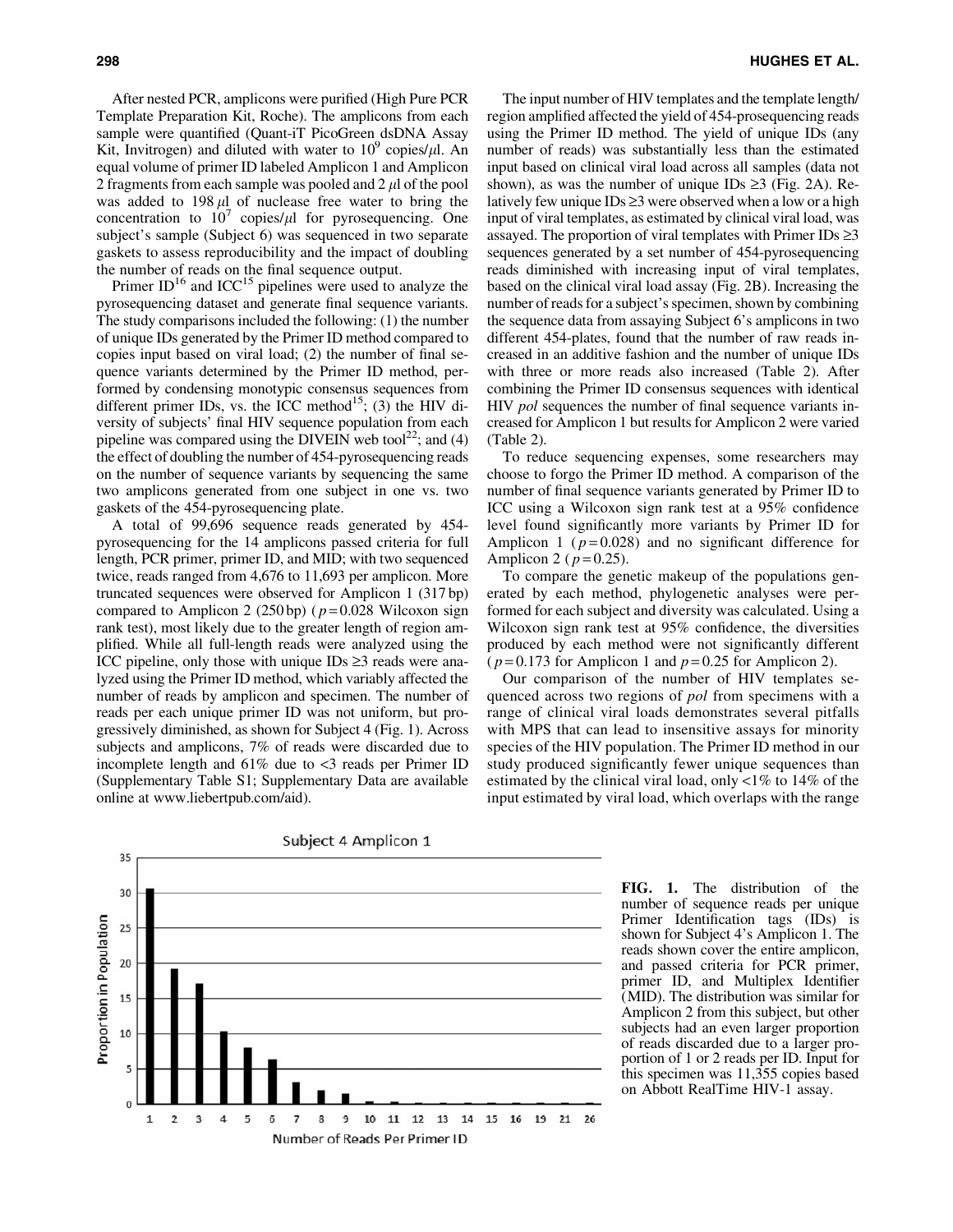



reported by others. $2<sup>3</sup>$  Submission of too many viral templates in our study reduced the proportion of templates sequenced. Alternatively, submission of too few templates would not allow for detection of minority variants. Furthermore, the proportion of templates amplified from a

specific specimen varied and did not correlate directly with clinical viral load. Factors that may diminish amplification of templates include specimen integrity, length of amplicon, properties of reverse transcriptases and DNA polymerases, and primer binding to specific templates.

Table 2. Effect of Doubling the Number of Sequence Reads on the Number of HIV Final Sequence Variants for Subject #6

| Subject $#$                                    | Amplicon $1^a$                    |                                                 |                                         | Amplicon $2^a$                    |                                                 |                                         |
|------------------------------------------------|-----------------------------------|-------------------------------------------------|-----------------------------------------|-----------------------------------|-------------------------------------------------|-----------------------------------------|
|                                                | Reads pass<br>filter <sup>b</sup> | Unique primer<br>ID $\geq$ 3 reads <sup>c</sup> | Final sequence<br>variants <sup>a</sup> | Reads pass<br>filter <sup>b</sup> | Unique primer<br>ID $\geq$ 3 reads <sup>c</sup> | Final sequence<br>variants <sup>a</sup> |
| $6$ (plate-1)<br>$6$ (plate-2)<br>6 (combined) | 6,063<br>5.418<br>11.481          | 450<br>354<br>1,393                             | 223<br>344<br>906                       | 8,826<br>11,693<br>20,519         | 1,184<br>1,402<br>1,773                         | 95<br>640<br>386                        |

<sup>a</sup>Subject 6's amplicon was sequenced twice, in two pyrosequencing plates.

<sup>b</sup>The number of sequence reads that passed the filter (PCR primer, primer ID, MID, covering the full amplicon).

<sup>c</sup>Unique Primer IDs with  $\geq$ 3 reads.

Number of final sequence variants generated from combining identical HIV sequences.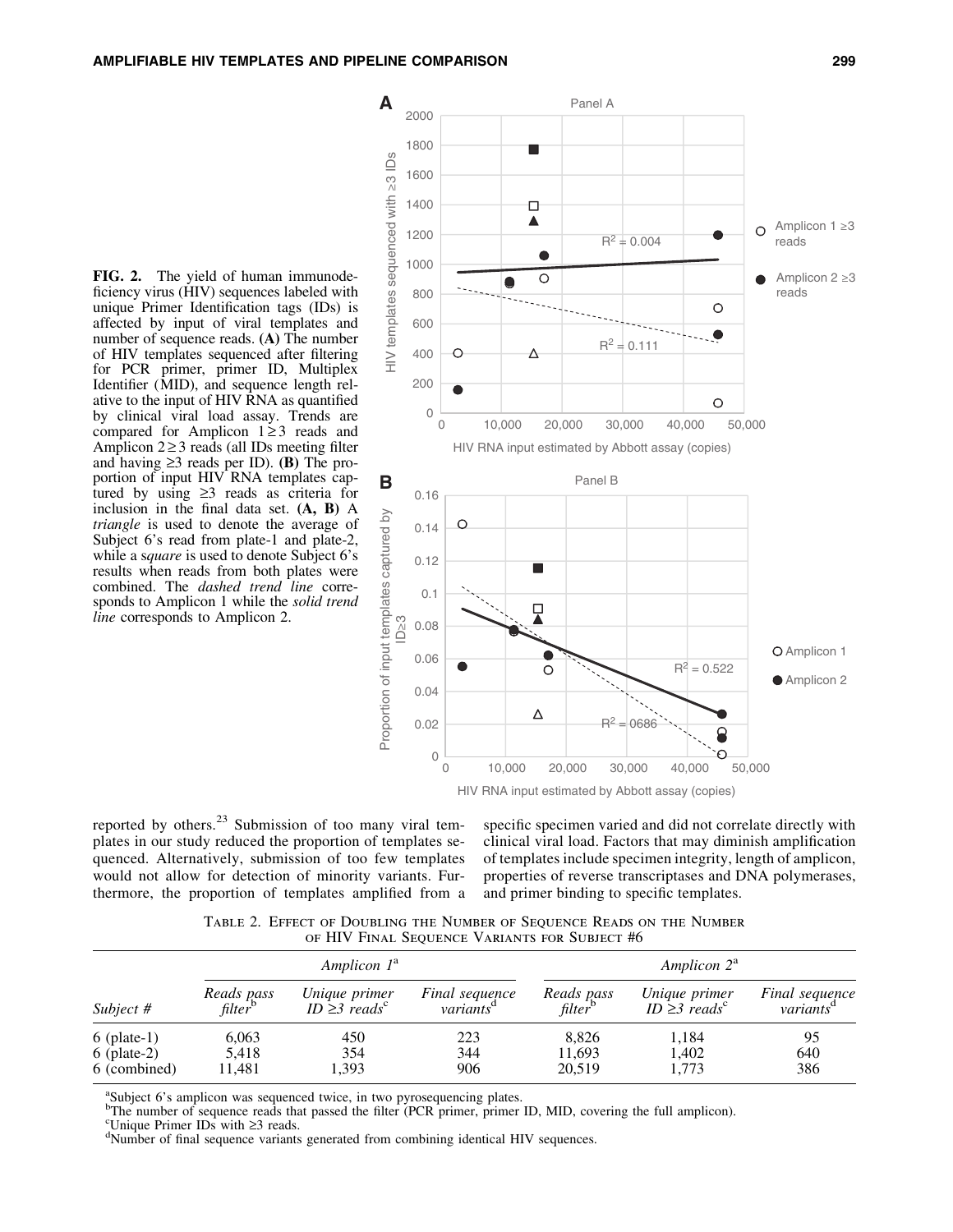

FIG. 3. Number of final sequence variants analyzed after processing by either Primer Identification (ID) (using  $\geq$ 3 reads for each consensus sequence) or Insertion-deletion (indel) and Carry Forward Correction (ICC) pipelines showing Amplicon 1 and Amplicon 2 separately. The Primer ID method produced more final sequence variants than the ICC method for Amplicon 1, but not for Amplicon 2 ( $p = 0.028$  and  $p=0.25$ , respectively, using the Wilcoxon sign rank test at 95% confidence level), most likely because the shorter length of the template amplified produced a greater number of Primer ID reads for Amplicon 2, which allowed for more unique IDs with  $\geq 3$  reads.

Sequence analysis ''pipelines'' aim to increase the accuracy of data, however, elimination of poor-quality data further reduces the yield of sequences. The fraction of non-fulllength reads generated by 454-pyrosequencing increases with amplicon length, as shown by our yield from Amplicon 1 compared to Amplicon 2 (Supplementary Table S1). In addition, to correct for misinsertion of bases during PCR, the Primer ID method discards sequence reads with Primer IDs not represented by three or more reads. By increasing the number of sequence reads for a given sample, as accomplished by assaying two aliquots of Subject 6's amplicon, the unique Primer IDs with  $\geq 3$  reads increased in number. Clearly, relatively few reads per template limited the proportion of viral templates sequenced across several of the specimens we assayed, and emphasizes the need to optimize the multiplicity of reads per viral templates amplified. Additionally, by increasing the reads per template for Subject 6, a greater proportion of our final sequences appears to be true variants due to better error correction.

Analysis of 454-pyrosequencing without use of Primer IDs and processed using ICC was not found to yield significantly different numbers of sequence variants for Amplicon 2, but the two methods differed for Amplicon 1, with the ICC method producing fewer final sequence variants for Amplicon 1 (Fig. 3). This difference might have occurred due to diverse handling of errors inherent in 454-pyrosequencing. Analysis by Primer ID combines sequences into a consensus by identity of the 8-bp random sequences added at the time of reverse transcription, whereas ICC groups identical sequences across the length of HIV *pol* into one final sequence variant. In ICC, if two sequences were not grouped together due to error (mismatch, indel, carry forward) this would generate a larger number of final sequence variants. Increasing the number of reads per template should make more Primer IDs available for analysis, which should increase the number of templates with  $\geq$ 3 reads and reduce all the aforementioned types of error by combining variants into one consensus sequence; this may have occurred with Amplicon 2 of Subject 6 (Fig. 3) where



FIG. 4. The pairwise diversity of human immunodeficiency virus (HIV) *pol* calculated using sequences generated by the Primer Identification (ID) and the Insertion-deletion (indel) and Carry Forward Correction (ICC) pipelines, with standard errors (bars are very small). The diversity calculated for each amplicon appears similar between the two methods ( $p = 0.173$  for Amplicon 1 and  $p=0.25$  for Amplicon 2 using the Wilcoxon sign rank test at 95% confidence level).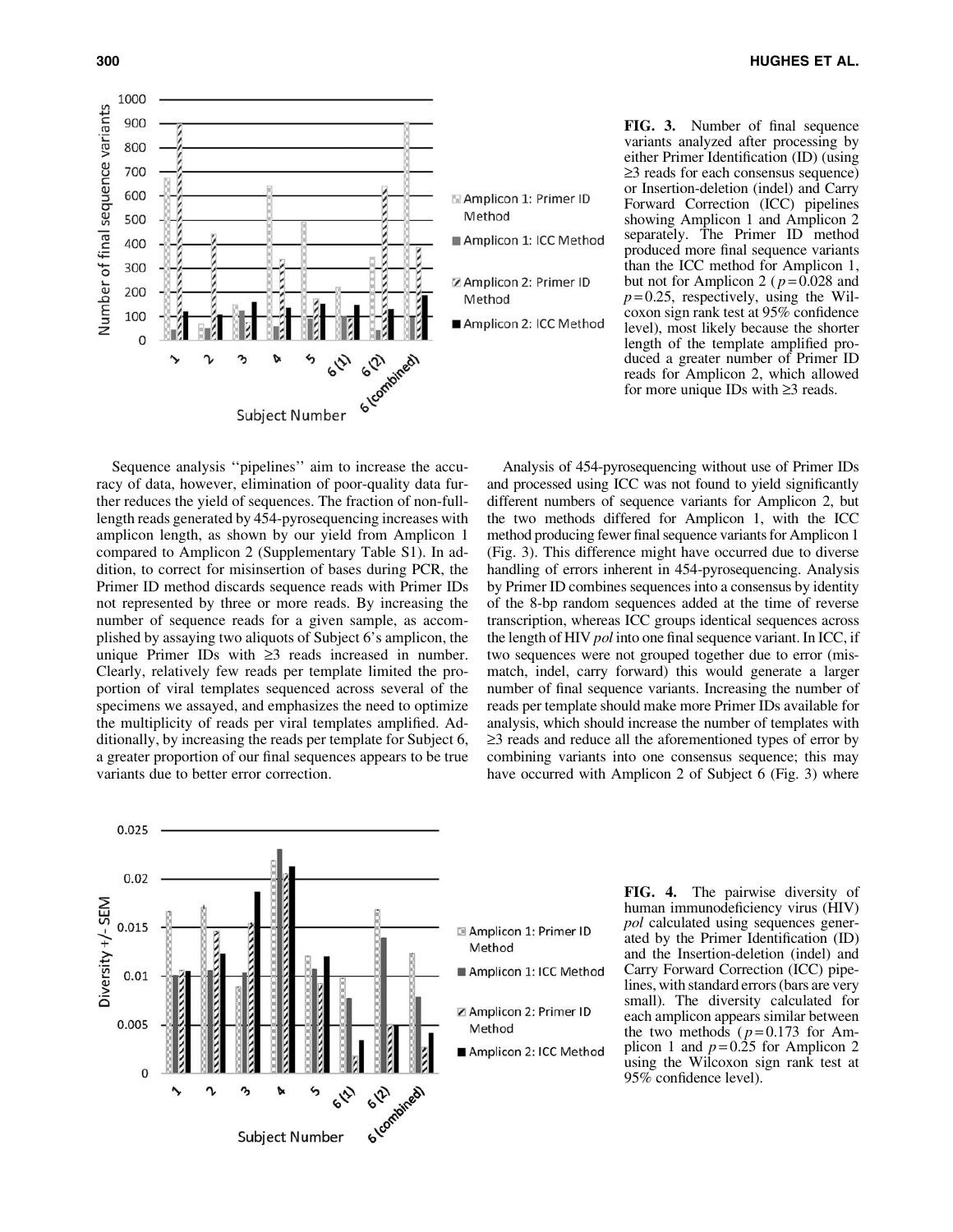increasing the number of reads decreased the final sequence variants. The addition of more sequences by combining the pools for Subject 6 appears to have condensed some previously unique consensus sequences into one final sequence variant, which has improved error correction.

The increase in final sequence variants for Subject 6's Amplicon 1 demonstrates that with more reads more novel sequences were available since fewer IDs were discarded due to the requirement of three or more reads, thus more IDs with greater than three reads than the sum of plates 1 and 2 are included in the analysis. However, fewer Primer IDs had the same consensus sequence, thus fewer were combined for the final set of sequence variants because a sequence variant is defined as a unique sequence, not a unique ID, resulting in more final sequence variants than the original sum of plates 1 and 2. This could be because Amplicon 1 covers a naturally more diverse region in Subject 6's virus and by increasing reads more unique viral variants were sequenced. Alternatively, the longer length of Amplicon 1 or increased homopolymers in Amplicon 1 (27 homopolymers) compared to Amplicon 2 (18 homopolymers) could artificially inflate the number of final sequence variants. In contrast, the ICC method corrects indel and carry forward errors at the sequence level by nonsubstitution sequence clustering,<sup>15</sup> and subsequently applies a statistical model to identify ''true'' variants using a known sequencing error distribution. This error correction allows ICC to group sequences into a final consensus sequence, allowing a higher template to read ratio for error correction. It is also possible that the ICC method overcorrects, and in doing so produces fewer final sequence variants. Despite these differences in analysis, the viral diversity by the two methods were similar, with no significant differences or trends between the two methods (Fig. 4).

Importantly, ICC does not provide the number of viral templates evaluated in the assay, which is provided by the Primer ID method, and is critical for assessing minority variants in a viral population. However, the quantification of viral templates by the Primer ID method could be artificially increased due to substitution errors in the 8-bp Primer ID.<sup>24,25</sup> Additionally, as the use of only eight random base combinations for the Primer ID generates  $4^8$  or 65,536 different IDs, input of a large number of viral templates will increase the probability that each unique 8-bp sequence labels more than one template, which would underestimate the number of templates evaluated.<sup>25,26</sup>

The reports that HIV minority variants appear clinically relevant and lead to virologic failure of ART5,6, 8–11 emphasize the importance of data representative of the true proportions of variants in the viral population. Administration of ART that inhibits all replication-competent variants in an individual can reduce virologic failure and minimize the spread of HIV, especially the spread of virus that is already resistant to certain medications. To provide the most efficacious ART for each patient, accurate testing of their viral population appears crucial. Adequate sampling of the viral population is implicit to quantifying minority variants, as is designing primers likely to amplify all variants. Our data show that the use of the clinical viral load does not accurately determine amplifiable viral templates, and that amplification varies across specimens, due to amplicon length, enzyme fidelity, PCR conditions, presumed primer biases, and/or inhibitory factors in the specimen.<sup>13,14</sup> Omission of PCR by direct sequencing of sheared nucleic acids using the Illumina platform eliminates primer biases, but adds cost, as this method generates comparably more human to viral sequences. The Illumina platform offers a lower frequency of indel errors, and the more recent generations of the assay have read lengths comparable to the 454 pyrosequencing platform.

The sequencing of relatively few HIV templates compared to the predicted input from clinical viral loads as well as the variability of the number of templates sequenced by gene region and individual's specimen all substantiate the utility of the Primer ID method or direct sequencing of sheared nucleic acids to quantify the number of viral templates sequenced to quantify minority variants. Further comparative studies are required to determine the relative advantages and costs of these two methods as well as other methods.

### Acknowledgments

We appreciate and thank the individuals who volunteered for this study and the technical contributions made by Rachel Payant and Sheila Strychak.

This work was supported by NIH funds through an International Maternal Pediatric Adolescent AIDS Clinical Trials Group (IMPAACT) Virology Developmental Laboratory award (L.M..F) (U01 AI068632) and the Clinical Research and Retrovirology Core of the Seattle Centers for AIDS Research (P30 AI027757) (King Holmes). Work was also supported by R21 AI084688 to L.M.F. Overall support for IMPAACT was provided by the National Institute of Allergy and Infectious Diseases (NIAID) of the National Institutes of Health (NIH) under award numbers UM1AI068632 (IM-PAACT LOC), UM1AI068616 (IMPAACT SDMC), and UM1AI106716 (IMPAACT LC), with co-funding from the Eunice Kennedy Shriver National Institute of Child Health and Human Development (NICHD) and the National Institute of Mental Health (NIMH). The content is solely the responsibility of the authors and does not necessarily represent the official views of the NIH.

#### Author Disclosure Statement

No competing financial interests exist.

#### References

- 1. Taylor BS, Sobieszczyk ME, McCutchan FE, and Hammer SM: The challenge of HIV-1 subtype diversity. N Engl J Med 2008;358(15):1590–1602. Erratum: N Engl J Med 2008;359(18):1965–1966, 1972.
- 2. Roberts JD, Bebenek K, and Kunkel TA: The accuracy of reverse transcriptase from HIV-1. Science 1988;242(4882): 1171–1173.
- 3. Preston BD, Poiesz BJ, and Loeb LA: Fidelity of HIV-1 reverse transcriptase. Science 1988;242(4882):1168–1171.
- 4. Mansky LM and Temin HM: Lower in vivo mutation rate of human immunodeficiency virus type 1 than that predicted from the fidelity of purified reverse transcriptase. J Virol 1995;69(8):5087–5094.
- 5. Clavel F and Hance AJ: HIV drug resistance. N Engl J Med 2004;350(10):1023–1035.
- 6. Li JZ and Kuritzkes DR: Clinical implications of HIV-1 minority variants. Clin Infect Dis 2013;56(11):1667–1674.
- 7. Varghese V, Shahriar R, Rhee SY, *et al.:* Minority variants associated with transmitted and acquired HIV-1 nonnucleoside